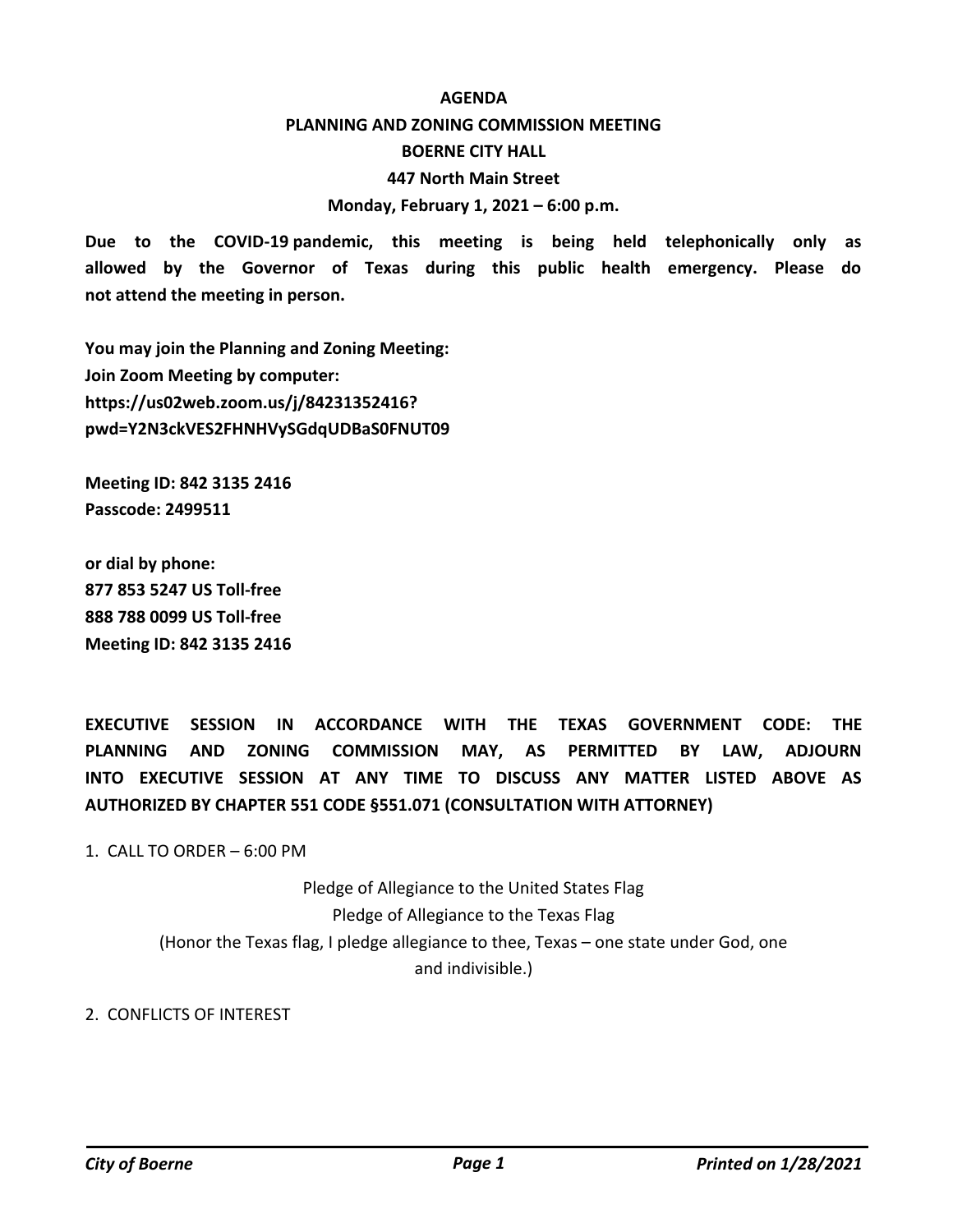3. PUBLIC COMMENTS: This is the opportunity for visitors and guests to address the Planning and Zoning Commission on any issue. The Planning and Zoning Commission may not discuss any presented issue, nor may any action be taken on any issue at this time. (Attorney General opinion – JC-0169)

4. CONSENT AGENDA: All items listed below within the Consent Agenda are considered routine by the Planning and Zoning Commission and may be enacted with one motion. There will be no separate discussion of items unless a Commission Member or citizen so requests, in which event the item may be moved to the general order of business and considered in its normal sequence.

| 4.A. | 2021-148            | THE MINUTES OF THE PLANNING AND ZONING COMMISSION                                                        |
|------|---------------------|----------------------------------------------------------------------------------------------------------|
|      |                     | MEETING OF JANUARY 4, 2021                                                                               |
|      | Attachments:        | <b>Official Meeting Minutes 21-0104</b>                                                                  |
| 4.B. | 2021-149            | THE MINUTES OF THE JOINT CITY COUNCIL AND PLANNING AND<br>ZONING COMMISSION WORKSHOP OF JANUARY 21, 2021 |
|      | <b>Attachments:</b> | Official Meeting Minutes Joint CC/PZ 21-0121                                                             |

- 5. REGULAR AGENDA:
- TO RECONSIDER THE RECOMMENDATION OF THE PROPOSED REZONING OF 5.53 ACRES LOCATED AT 134 GARDEN STREET (KAD NOS. 20006 AND 20007) FROM R-1, MEDIUM-DENSITY SINGLE-FAMILY RESIDENTIAL DISTRICT, TO RN-1, NEIGHBORHOOD RESIDENTIAL DISTRICT AND LEAVING THE R-1 ZONING FOR 1.8 ACRES LOCATED AT 119 AND 125 ADLER STREET (KAD NO. 20009 AND 20010) AND A SMALL NORTHWEST PORTION OF 134 GARDEN STREET. (TOTAL PROJECT OF 7.33 ACRES - GREENWAY COTTAGE BUILDERS, LLC/ DAVE LUCIANI). **5.A.** [2021-150](http://boerne.legistar.com/gateway.aspx?m=l&id=/matter.aspx?key=5722)

I. STAFF PRESENTATION II. MAKE RECOMMENDATION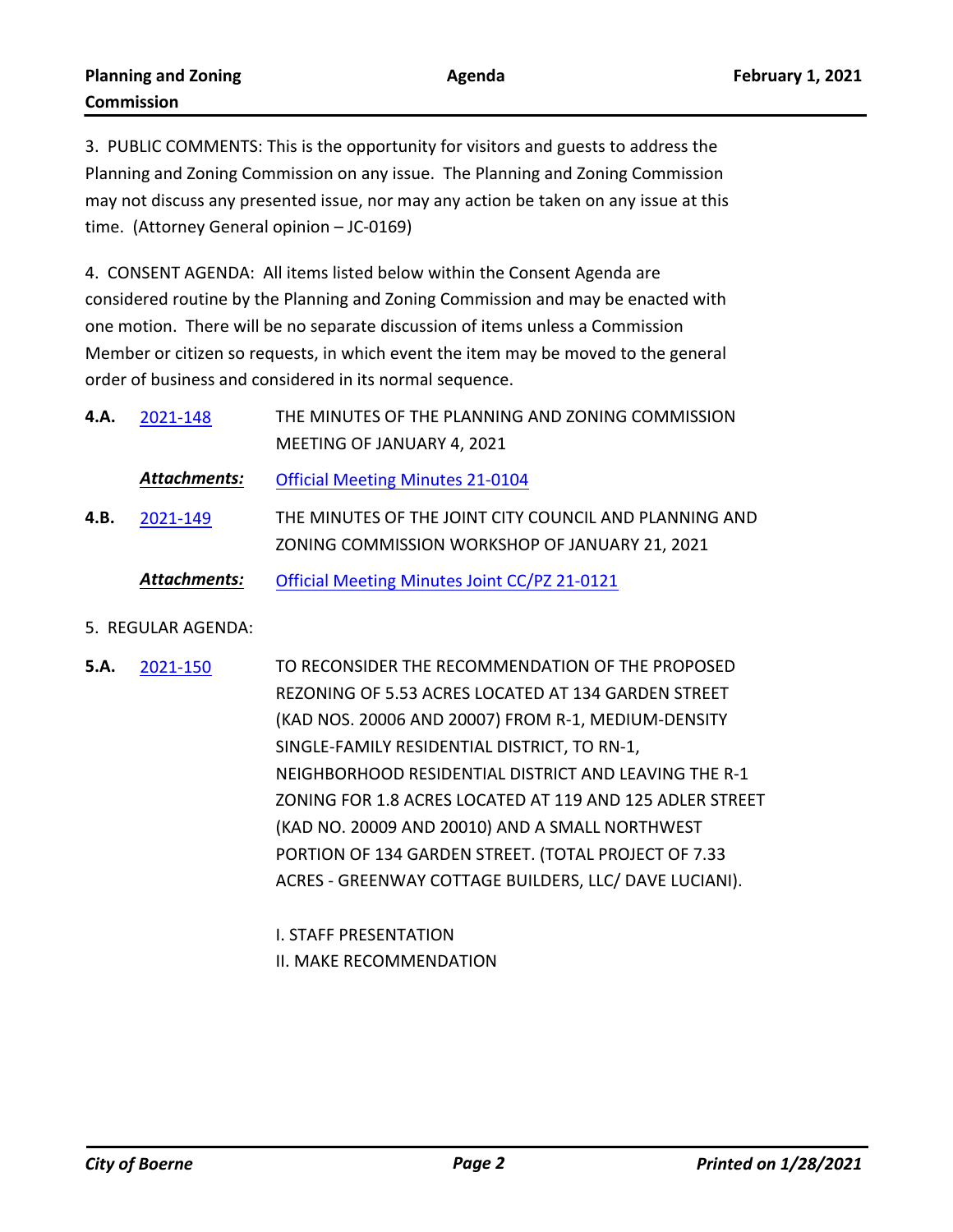|      | Attachments:        | Summary - 134 Garden St - Feb 1, 2021                   |
|------|---------------------|---------------------------------------------------------|
|      |                     | <b>Att 1 - Location Map</b>                             |
|      |                     | <b>Att 2 - Aerial Map</b>                               |
|      |                     | <b>Att 3 - Current Zoning</b>                           |
|      |                     | Att 4 - Proposed Zoning                                 |
|      |                     | Att 5 - Future Land Use Map                             |
|      |                     | Att 6 - Option A with divided zoning                    |
|      |                     | Att 7 - Option B                                        |
| 5.B. | 2021-151            | TO CONSIDER A REQUEST FOR A VARIANCE TO THE SUBDIVISION |
|      |                     | ORDINANCE, ARTICLE 6 DRAINAGE AND FLOOD HAZARDS,        |
|      |                     | SECTION 03.005 DRAINAGEWAY PROTECTION ZONE FOR A        |
|      |                     | 10.015 ACRES PARCEL LOCATED AT 38, 38A AND 38B SCENIC   |
|      |                     | LOOP ROAD (KAD NO. 12228, 12230) (CIVIL TECH PLLC).     |
|      |                     |                                                         |
|      |                     | <b>I. STAFF PRESENTATION</b><br><b>II. TAKE ACTION</b>  |
|      |                     |                                                         |
|      | Attachments:        | <b>Summary - Variance</b>                               |
|      |                     | <b>Att 1 - Location Map</b>                             |
|      |                     | Att 2 - Aerial Map                                      |
|      |                     | <b>Att 3 - Applicant Photos-Exhibits</b>                |
| 5.C. | 2021-152            | TO CONSIDER THE PROPOSED ADOPTION OF THE CITY OF        |
|      |                     | BOERNE ENGINEERING DESIGN MANUAL.                       |
|      |                     | <b>I. STAFF PRESENTATION</b>                            |
|      |                     | II. PUBLIC HEARING                                      |
|      |                     | III. MAKE RECOMMENDATION                                |
|      | <b>Attachments:</b> |                                                         |
|      |                     | Summary - EDM - Feb 2021                                |
|      |                     | <b>Att 1 - Engineering Design Manual</b>                |
| 5.D. | 2021-153            | TO CONSIDER THE PROPOSED ADOPTION OF THE REVISED        |
|      |                     | CITYWIDE ZONING MAP AND AMENDMENTS TO THE UNIFIED       |
|      |                     | DEVELOPMENT CODE (UDC) CHAPTERS 1 - 9 TO ALSO INCLUDE   |
|      |                     | THE ZONING TABLE OF USES AND OVERLAY DISTRICTS.         |
|      |                     | <b>I. STAFF PRESENTATION</b>                            |
|      |                     | <b>II. PUBLIC HEARING</b>                               |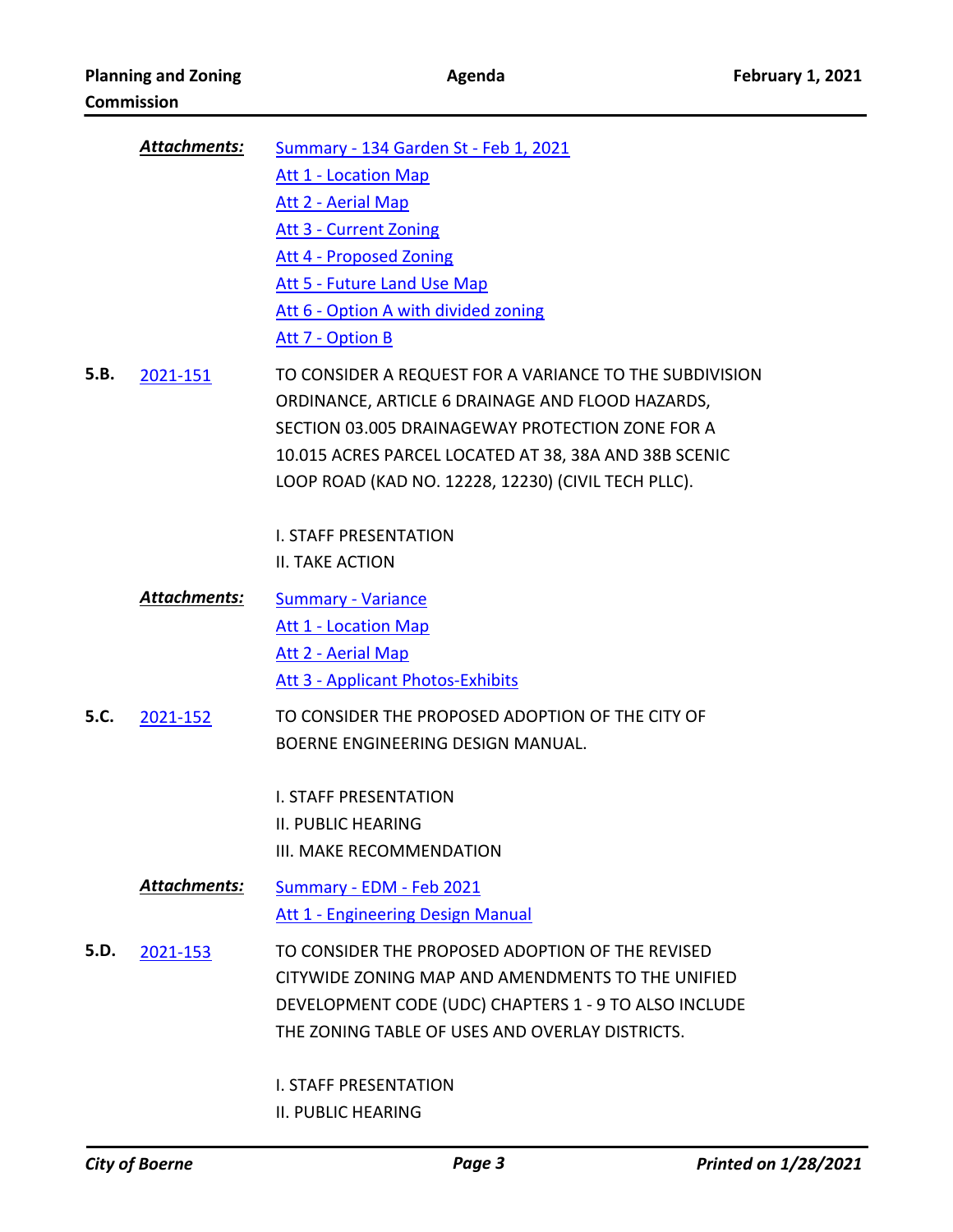| Attachments: | Summary - Zoning - Feb 2021         |
|--------------|-------------------------------------|
|              | <b>Att 1 - New Zoning Districts</b> |

6. DISCUSSION ITEM:

SUBCOMMITTEE TO CONSIDER NOISE ISSUES NEAR RESIDENTIAL AREAS **6.A.** [2021-158](http://boerne.legistar.com/gateway.aspx?m=l&id=/matter.aspx?key=5730)

FUTURE COMMUNITY ENGAGEMENT MEETINGS - NEW CONCEPTS **6.B.** [2021-159](http://boerne.legistar.com/gateway.aspx?m=l&id=/matter.aspx?key=5731)

7. COMMENTS FROM COMMISSION/LEGAL COUNSEL/STAFF - No discussion or action may take place

8. ADJOURNMENT

s/s Laura Talley

Administrative Officer

\_\_\_\_\_\_\_\_\_\_\_\_\_\_\_\_\_\_\_\_\_\_\_\_\_\_\_\_\_\_\_

\_\_\_\_\_\_\_\_\_\_\_\_\_\_\_\_\_\_\_\_\_\_\_\_\_\_\_\_\_\_\_

CERTIFICATION

I herby certify that the above notice of meeting was posted on the 28th day of January, 2021 at 5:00 p.m.

s/s Heather Wood

**Secretary** 

**NOTICE OF ASSISTANCE AT THE PUBLIC MEETINGS**

**The City Hall Complex is wheelchair accessible. Access to the building and special parking is available at the front entrance of the building. Requests for special services must be received forty-eight (48) hours prior to the meeting time by calling the Planning and Community Development Department at 830-249-9511.**